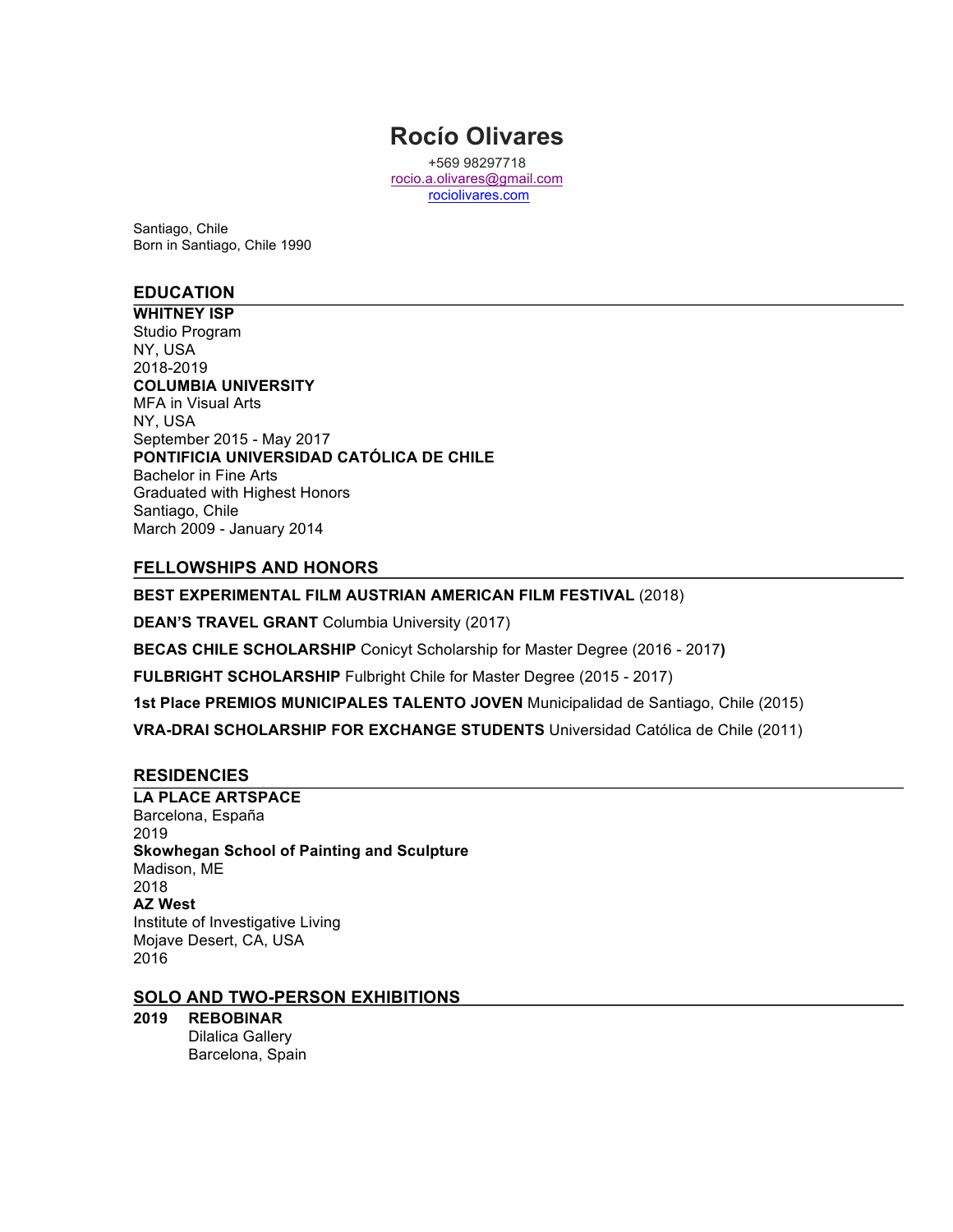**REBOBINAR: ARCHIVOS ADJUNTOS** LA PLACE Artspace Barcelona, Spain **AFTER NATURE** Cindy Rucker Gallery New York, USA **2015 BITÁCORA** Estación Mapocho Cultural Center, Bicentenario Gallery Santiago, Chile **2013 DISCIPLINAS COTIDIANAS** Balmaceda Arte Joven Gallery Santiago, Chile **COLLECTIVE EXHIBITIONS 2019 CAFÉ ANXIETY DRAWING CLUB INTERNATIONAL** The Drawing Center Nueva York, USA **CAFÉ ANXIETY DRAWING CLUB: MICROSCOPIC EYES, DETECTIVE MINDS** Vacation Gallery Nueva York, USA **THE CALL IS COMING FROM INSIDE THE HOUSE!** The Elizabeth Foundation for the Arts Nueva York, USA **AM I, NOW** 180 Franklin Ave. Nueva York, USA **LAS CHICAS**  Sunview Luncheonette Nueva York, USA **IN THE OFFING** Hercules Art Studio NY, USA **2018 BIENAL DE LA IMAGEN EN MOVIMIENTO** Universidad Nacional Tres de Febrero Buenos Aires, Argentina **CHEEKY: SUMMER BUTTS** Marinaro Gallery NY, USA **FRAME(O)UT FESTIVAL 2018**  MuseumsQuartier Viena, Austria **AAFF SHORT FILM FESTIVAL SELECTION** Museum of the Moving Image NY, USA **AUSTRIAN AMERICAN SHORT FILM FESTIVAL**  Austrian Cultural Forum NY, USA **FROM SHAPE TO FORM**  Yale Divinity School, curated by Jon Seals New Haven, USA **GIVING UP THE GHOST** Rush Arts Philadelphia, curated by Niama Safia Sandy Philadelphia, USA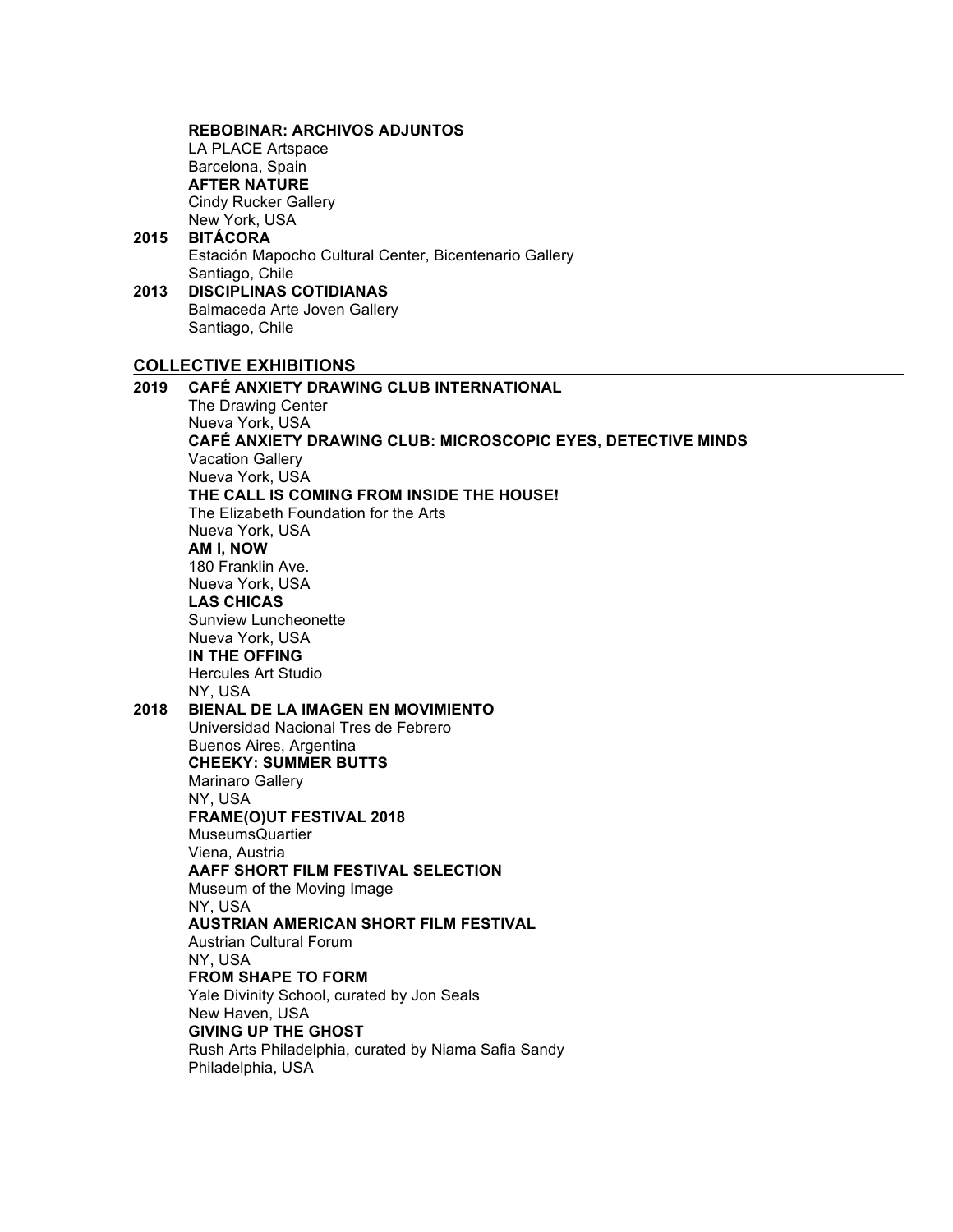| 2017 | CITY LIMITS: INSIDE, ABOVE, WITHIN                                 |
|------|--------------------------------------------------------------------|
|      | El Barrio's ArtSpace PS 109, curated by Alexis Mendoza             |
|      | New York, USA                                                      |
|      | <b>OCCUPY MANA: FRIENDS IN SOLIDARITY</b>                          |
|      | MANA Contemporary, curated by Phong Bui                            |
|      | New Jersey, USA                                                    |
|      | <b>NEW LATIN WAVE</b>                                              |
|      | Brooklyn Bazaar, curated by Rocío Aranda-Alvarado                  |
|      | New York, USA                                                      |
|      | <b>ART OF "WHOSE" PEOPLE</b>                                       |
|      | LeRoy Neiman Gallery, curated by Yasi Alipour                      |
|      | New York, USA                                                      |
|      | <b>SELECTED</b>                                                    |
|      | Sean Kelly Gallery                                                 |
|      | New York, USA<br><b>COLUMBIA MFA SUMMER SHOW</b>                   |
|      | False Flag Gallery, curated by Anya Komar                          |
|      | New York, USA                                                      |
|      | IN RESPONSE: THE ARCADES                                           |
|      | The Jewish Museum, curated by Chris Gartrell                       |
|      | New York, USA                                                      |
|      | <b>COLUMBIA UNIVERSITY MFA THESIS SHOW</b>                         |
|      | Wallach Gallery, Lenfest Center, curated by Deborah Cullen-Morales |
|      | New York, USA                                                      |
| 2016 | <b>FINISHED GOODS</b>                                              |
|      | Pfizer Warehouse, curated by Natalie Bell                          |
|      | New York, USA                                                      |
|      | <b>1st YEAR SHOW, MFA COLUMBIA UNIVERSITY</b>                      |
|      | Wallach Gallery, curated by Amanda Parmer                          |
|      | New York, USA                                                      |
| 2015 | <b>Ch.ACO 2015</b>                                                 |
|      | Ch.ACO 2015 Art Fair, Estación Mapocho<br>Santiago, Chile          |
|      | PREMIO MAVI/ESCONDIDA ARTE JOVEN CONTEMPORÁNEO                     |
|      | MAVI (Museum of Visual Arts)                                       |
|      | Santiago, Chile                                                    |
|      | <b>EXPOSICIÓN PREMIOS MUNICIAPLES TALENTO JOVEN</b>                |
|      | Posada del Corregidor Gallery                                      |
|      | Santiago, Chile                                                    |
| 2014 | <b>TIEMPO EN SUSPENSIÓN</b>                                        |
|      | Self-managed exhibition                                            |
|      | Santiago, Chile                                                    |
|      | TERCER CONCURSO UNIVERSITARIO ARTE JOVEN                           |
|      | MAC (Museum of Contemporary Art) Quinta Normal                     |
|      | Santiago, Chile                                                    |
| 2013 | <b>CARTÁLOGO BICENTENARIO</b>                                      |
|      | National Library of Chile                                          |
|      | Santiago, Chile<br><b>TAXONOMÍAS DOMÉSTICAS</b>                    |
|      | <b>Bech Gallery</b>                                                |
|      | Santiago, Chile                                                    |
|      | <b>15/1: HAY ALGUIEN EN CASA</b>                                   |
|      | Self-managed exhibition                                            |
|      | Santiago, Chile                                                    |
|      |                                                                    |